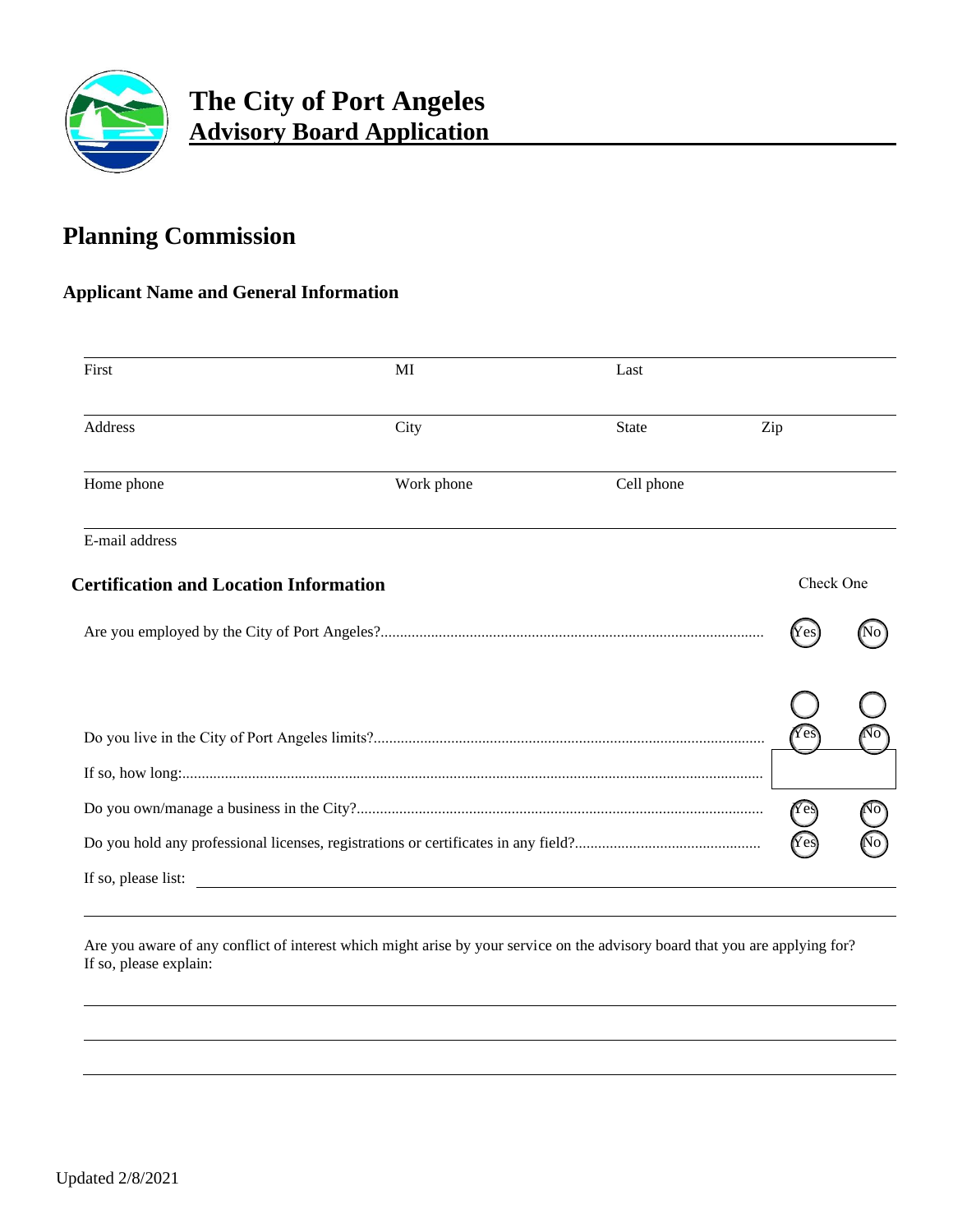

# **The City of Port Angeles Advisory Board Application**

### **Work or Professional Experience** - List most recent experience first, or attach a resume

| Employer                                      |                                                                                                          |            |
|-----------------------------------------------|----------------------------------------------------------------------------------------------------------|------------|
| Brief job description                         |                                                                                                          |            |
| Employer                                      |                                                                                                          |            |
| Brief job description                         |                                                                                                          |            |
| Employer                                      |                                                                                                          |            |
| Brief job description                         |                                                                                                          |            |
| Education - List most recent experience first |                                                                                                          |            |
|                                               |                                                                                                          |            |
| Institution/Location                          | Degree earned/Major area of Study                                                                        | Graduated? |
|                                               |                                                                                                          | No<br>Yes  |
| Institution/Location                          | Degree earned/Major area of Study                                                                        | Graduated? |
|                                               |                                                                                                          | Ņо<br>'es  |
| Institution/Location                          | Degree earned/Major area of Study                                                                        | Graduated? |
| during the last five years                    | Charitable, Social and Civic Activities and Memberships - List major activities you have participated in |            |
| Organization/Location                         | Group's purpose/objective                                                                                |            |
| Brief description of your participation       |                                                                                                          |            |
| Organization/Location                         | Group's purpose/objective                                                                                |            |
| Brief description of your participation       |                                                                                                          |            |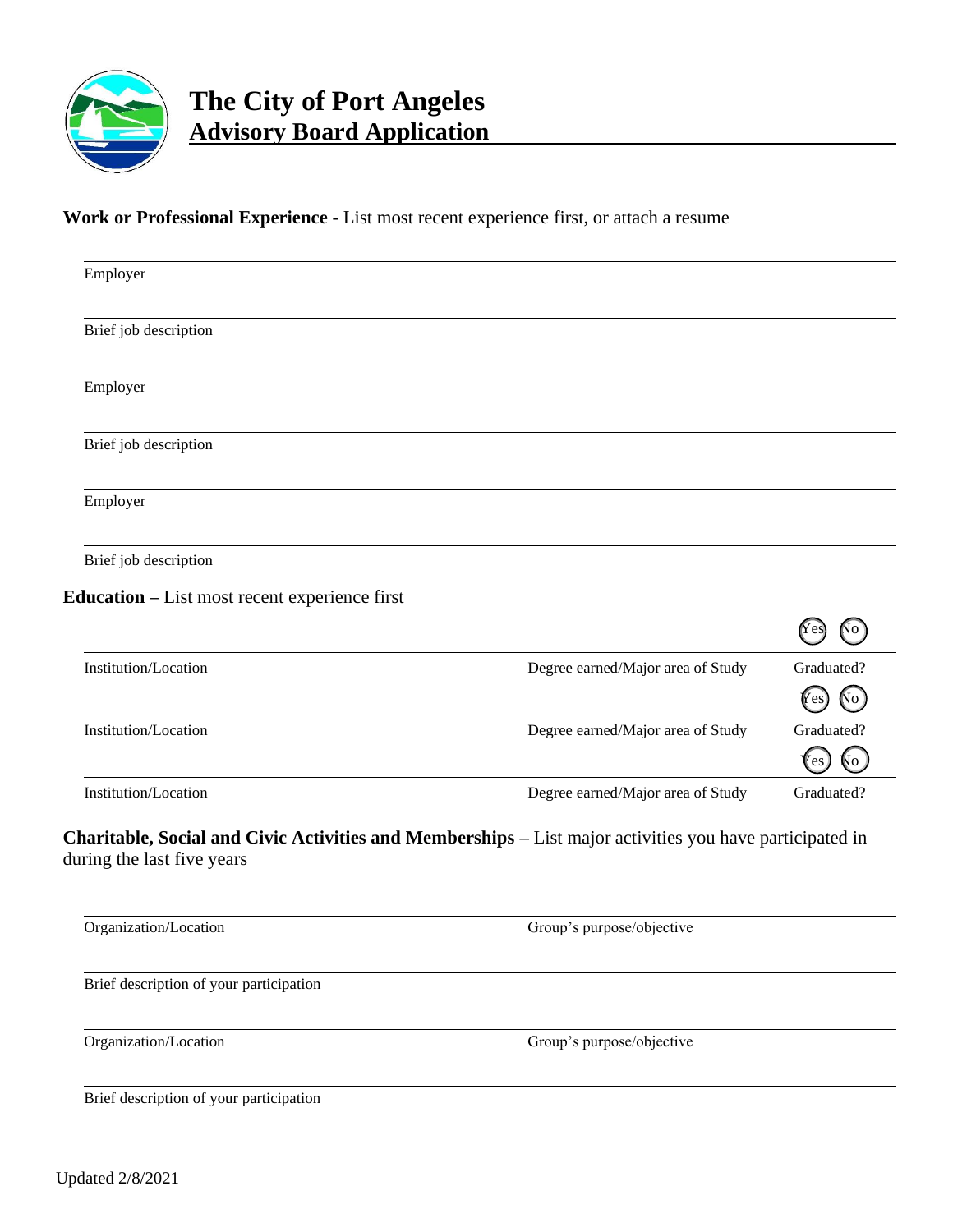

#### **Planning Commission Supplemental Questionnaire**

1. Why are you interesting in becoming a Planning Commissioner?

2. Please describe the basic intent of the Washington State Growth Management Act.

3. What is the importance of the Port Angeles Comprehensive Plan and what role does it play in City decision making?

4. Opposing viewpoints are sometimes expressed during public hearings. What factors would you rely on to determine your response or action?

5. Are you familiar with the Conflict of Interest Law and Appearance of Fairness Doctrine of Washington State? Based on your understanding, do you anticipate any potential conflicts that may keep you from participating in matters heard the Planning Commission?